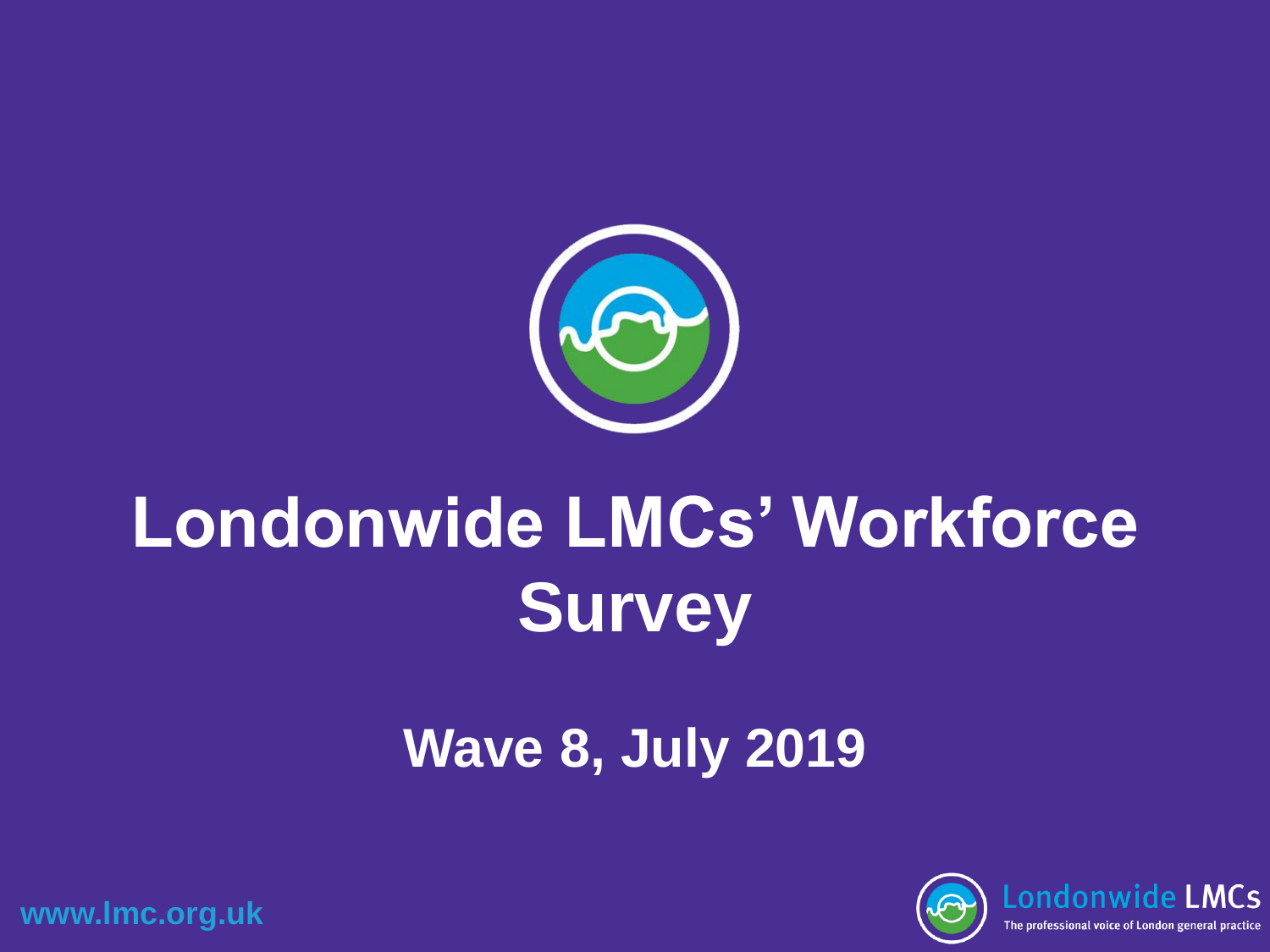## **An Additional Note on Methodology**

- Patients: In places where we have made reference to an estimated number of patients, figures have been calculated using the list size as provided by member practices. Where these figures are mentioned, we have taken the mid-point of the stated list size to estimate the number of patients in a given category. These figures are an estimation and, particularly where base sizes are small, should be taken as indicative rather than representative.
- GP positions: In places where we have made reference to an estimated number of GPs, figures have been calculated using the number of WTE roles for all GP positions, as provided by member practices. Where these figures are mentioned, we have taken the WTE figures provided by respondents to estimate the number of GPs in a given category. These figures are an estimation and, particularly where base sizes are small, should be taken as indicative rather than representative.
- Non-GP positions: In places where we have made reference to an estimated number of non-GP staff, figures have been calculated using the number of WTE roles for all non-GP positions, as provided by member practices. Where these figures are mentioned, we have taken the WTE figures provided by respondents to estimate the number of non-GP staff in a given category. These figures are an estimation and, particularly where base sizes are small, should be taken as indicative rather than representative.
- We have marked only those changes between the current and first wave of this research where such changes are at a level that is statistically significant, rather than as a result of sample variance.

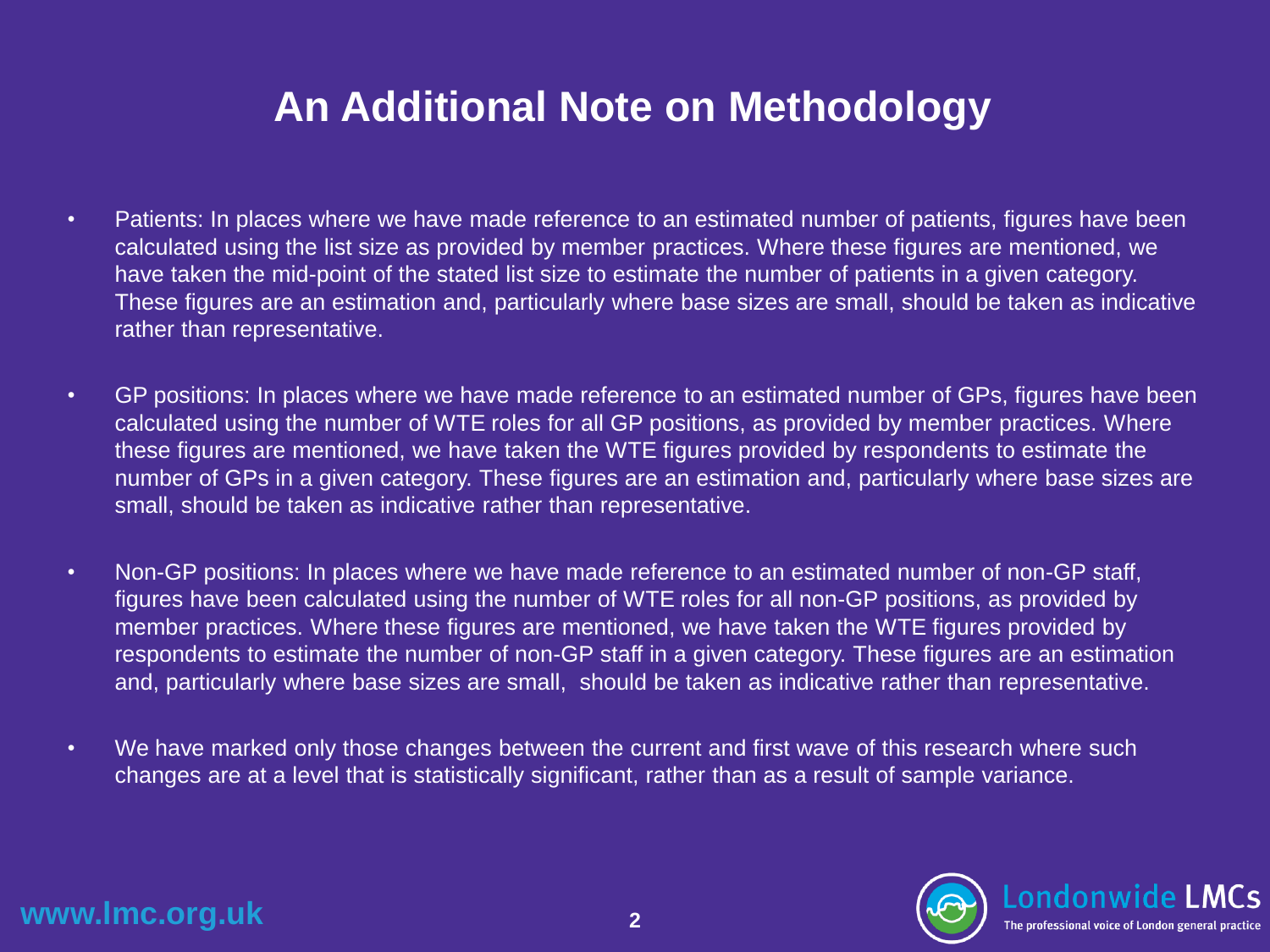## **Methodology**

The Londonwide LMCs Workforce Survey was completed by Practice Managers and Principal GPs from member practices across London.

The survey was conducted online between  $28<sup>th</sup>$  May –  $21<sup>st</sup>$  June 2019, with a total of 475 responses from 391 individual member practices. Of Londonwide LMCs' 1,207 member practices that were invited to participate in the research, this represents a response rate of 32%. The previous waves of this research were conducted between 21<sup>st</sup> November and 13<sup>th</sup> December 2018, 6<sup>th</sup> and 25<sup>th</sup> June 2018, 6<sup>th</sup> December 2017 and 5<sup>th</sup> January 2018, 31<sup>st</sup> May and 20<sup>th</sup> June 2017, 25<sup>th</sup> November and 12<sup>th</sup> December 2016, 25<sup>th</sup> May and 10<sup>th</sup> June 2016 and 23<sup>rd</sup> November and 8<sup>th</sup> December 2015.

The data have been weighted so that in total each practice counts as one response. Please note that the quoted base sizes refer to the number of practice responses, rather than the number of individual responses.

| <b>Area</b>          | # of practices that responded |
|----------------------|-------------------------------|
| <b>North East</b>    | 70                            |
| South West*          | 34                            |
| <b>South East</b>    | 87                            |
| <b>North Central</b> | 81                            |
| <b>North West</b>    | 121                           |
| <b>TOTAL</b>         | 391                           |

This survey was conducted by ComRes on Londonwide LMCs' behalf.

*\*Where the number of practices in a group mentioned in this report is below 50, findings are marked with an asterisk (\*). These results should be treated with caution and should be considered indicative rather than representative. Figures with two asterisks (\*\*) should be treated with extreme caution as they denote a base size of 10 or less.*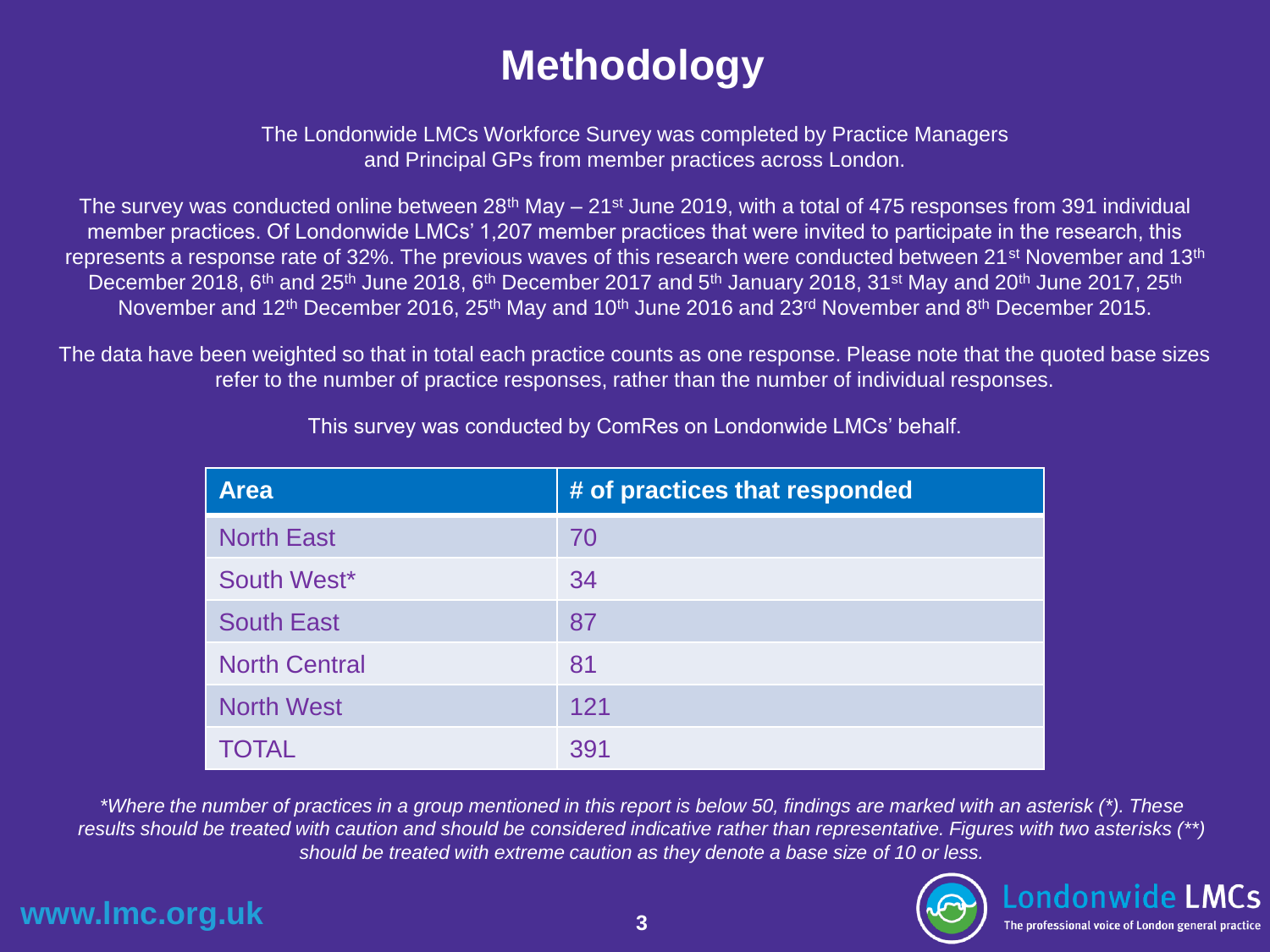**The proportion of practices who say they are a GP federation member, that they have an active and engaged Patient Participation Group, or that they share clinical or non clinical practice staff with other practices, has increased significantly since November 2015**



In total, 303 of the member practices that took part in this survey say they have an active and engaged patient *participation group; in total these practices have approximately 2,981,917 registered patients.*

**www.lmc.org.uk** Q2. Which of the following, if any, applies to the practice? Base: All practices (n=391)



*November 2015 Wave*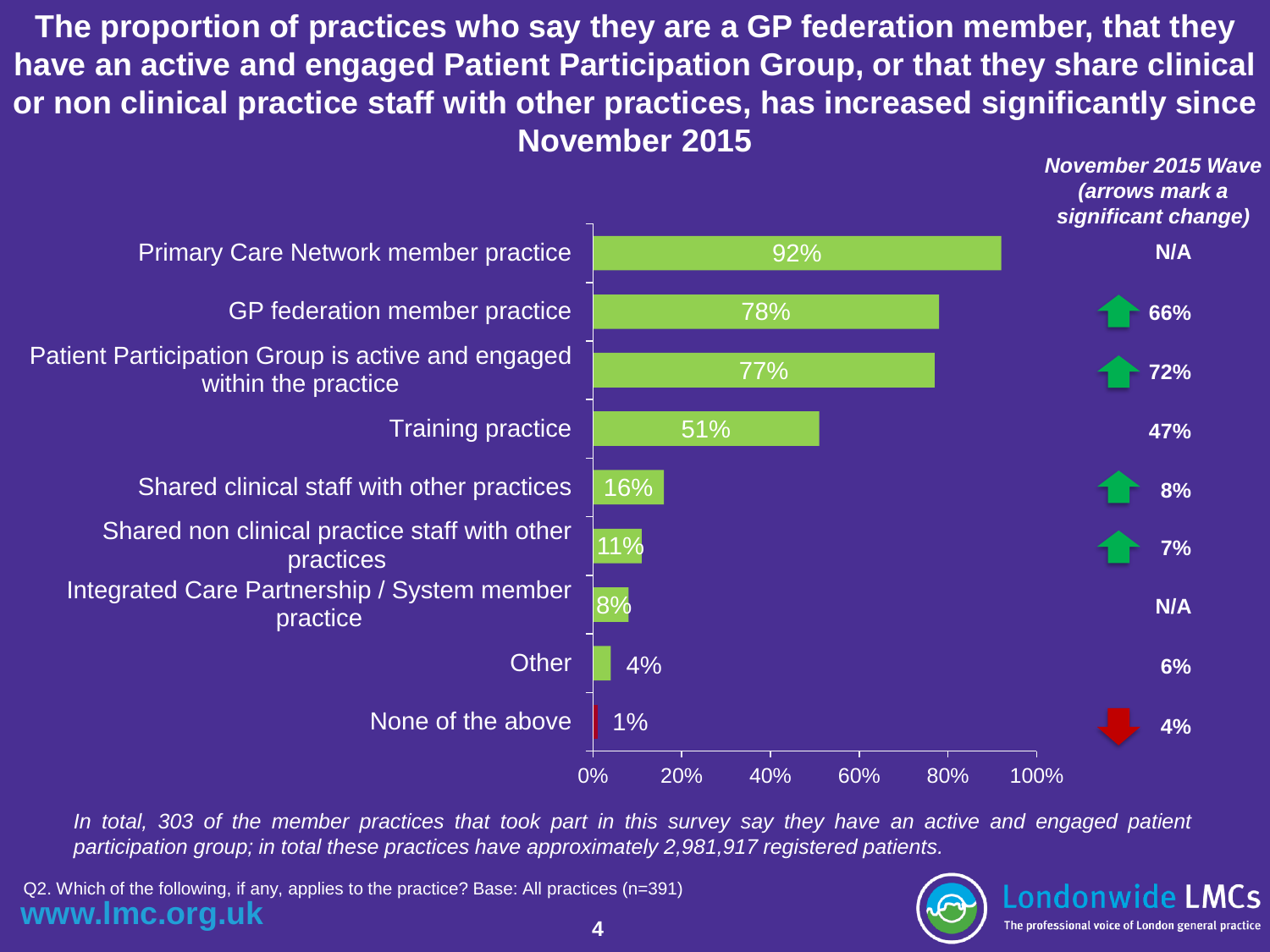## **Practices in South East London are the most likely to say they have any vacancies (54%) while those in the North West are the least likely (40%)**



Q5. Does the practice currently have any GP / practice nurse vacancies, or other vacancies? Base: All practices (n=391), SE (n=87), SW (n=34\*), NC (n=81), NW (n=121), NE (n=70), 1-2,999 (n=14\*), 3,000-5,999 (n=91), 6,000-9,999 (n=158), 10,000-14,999 (n=83), 15,000-24,999 (n=39\*), 25,000+ (n=7\*\*)

#### **www.lmc.org.uk**

Londonwide LMCs The professional voice of London general practice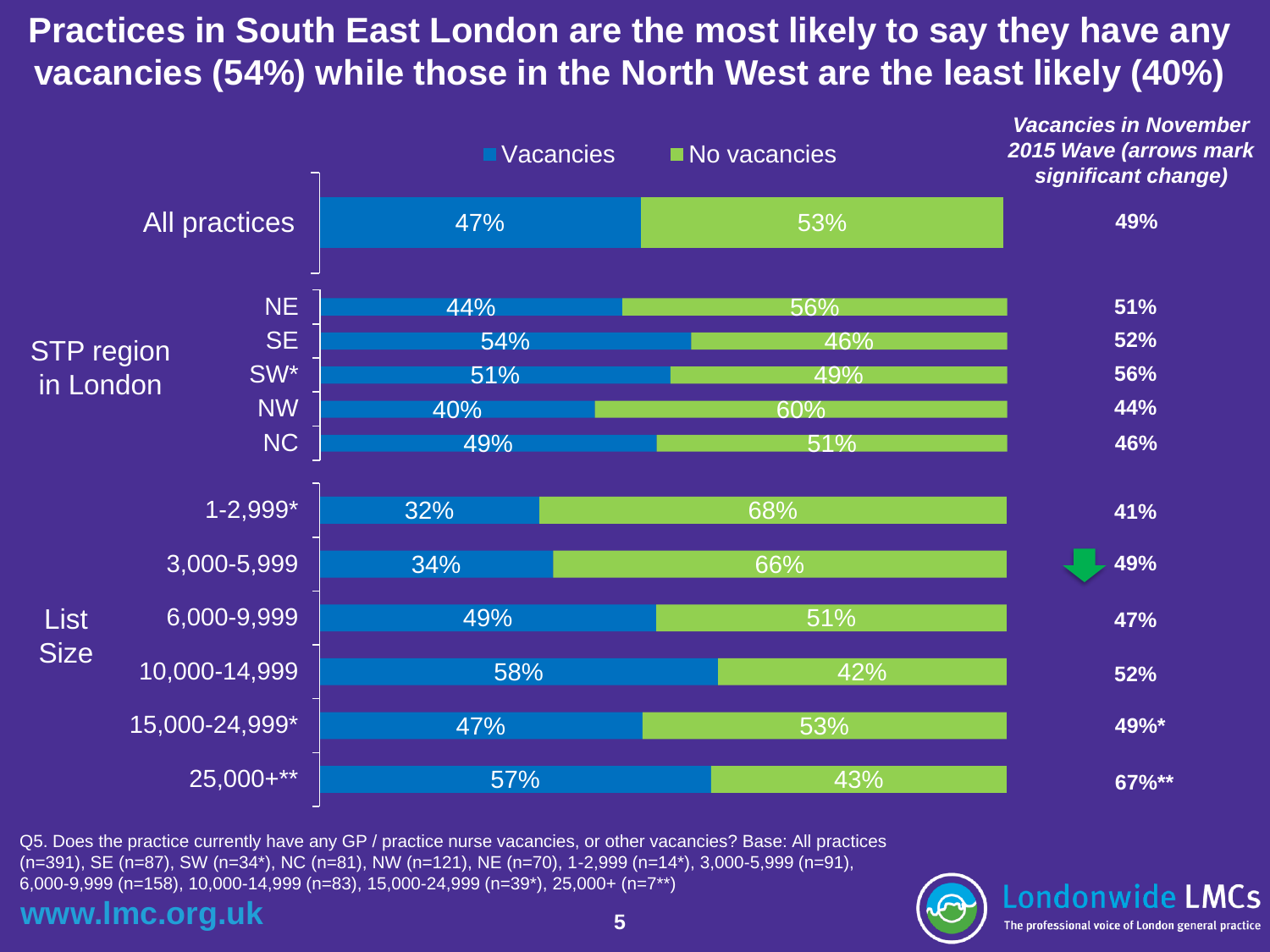## **Practices are more likely to say that they have an unfilled employed GP post than any other position, and this proportion is significantly higher than in November 2015**



Q6a. What positions, if any, are currently vacant at the practice? Base: All practices that have current vacancies (n=183)

*<sup>+</sup> Updated from 'Health Care Assistant' to 'Health Care Assistant / Health Care Support Worker' in Wave 7*

*‡ Updated from 'Practice manager' to 'Practice Manager or Business/Finance Manager' in Wave 8*

#### www.lmc.org

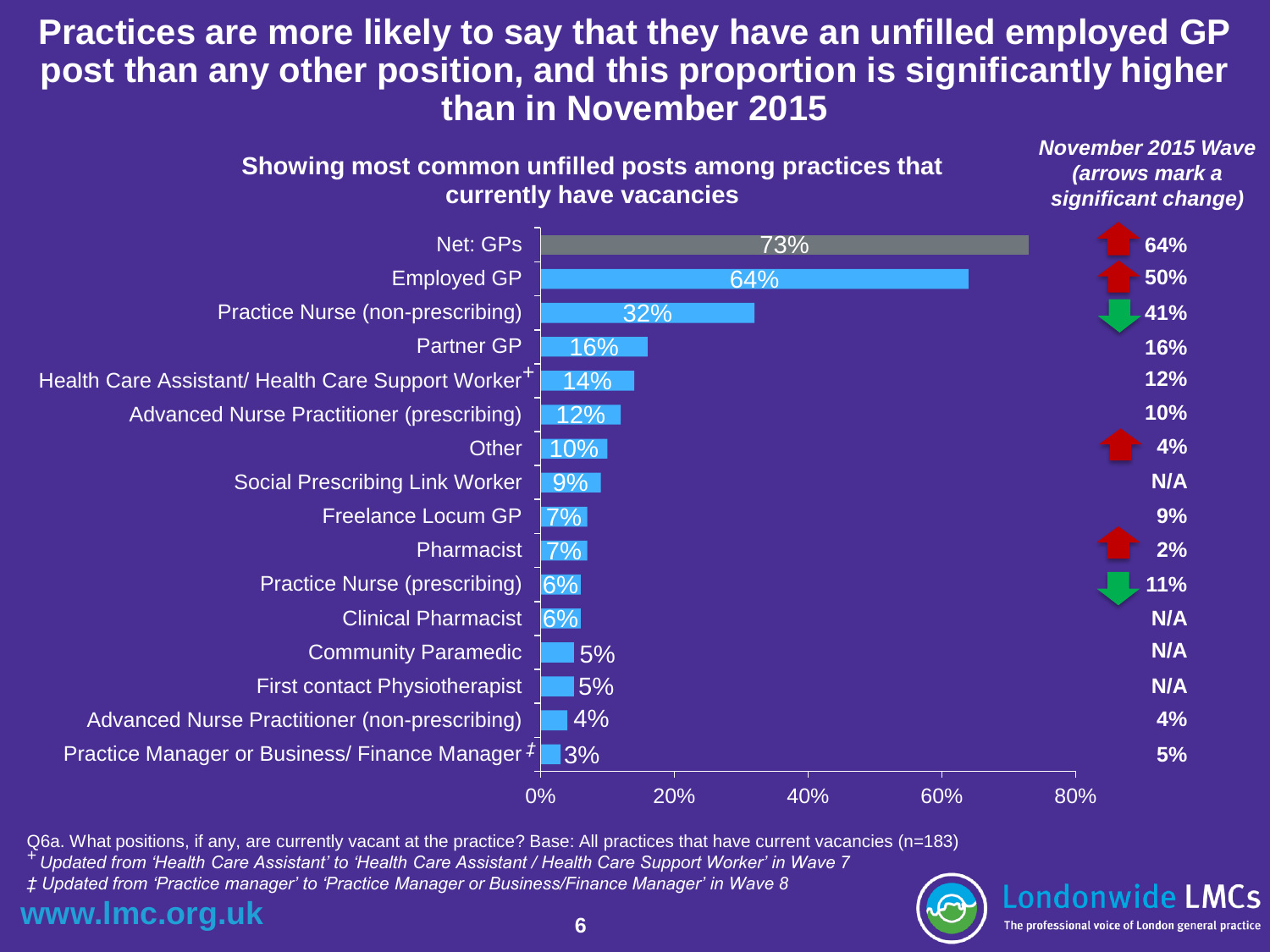**While employing additional locum or agency staff continues to be the most common action practices are considering to manage vacancies (40%), significantly fewer are considering reducing services (6%) for this reason than in November 2015 (13%)**

*November 2015 Wave* 

Londonwide LMCs The professional voice of London general practice



Base: All practices (n=391)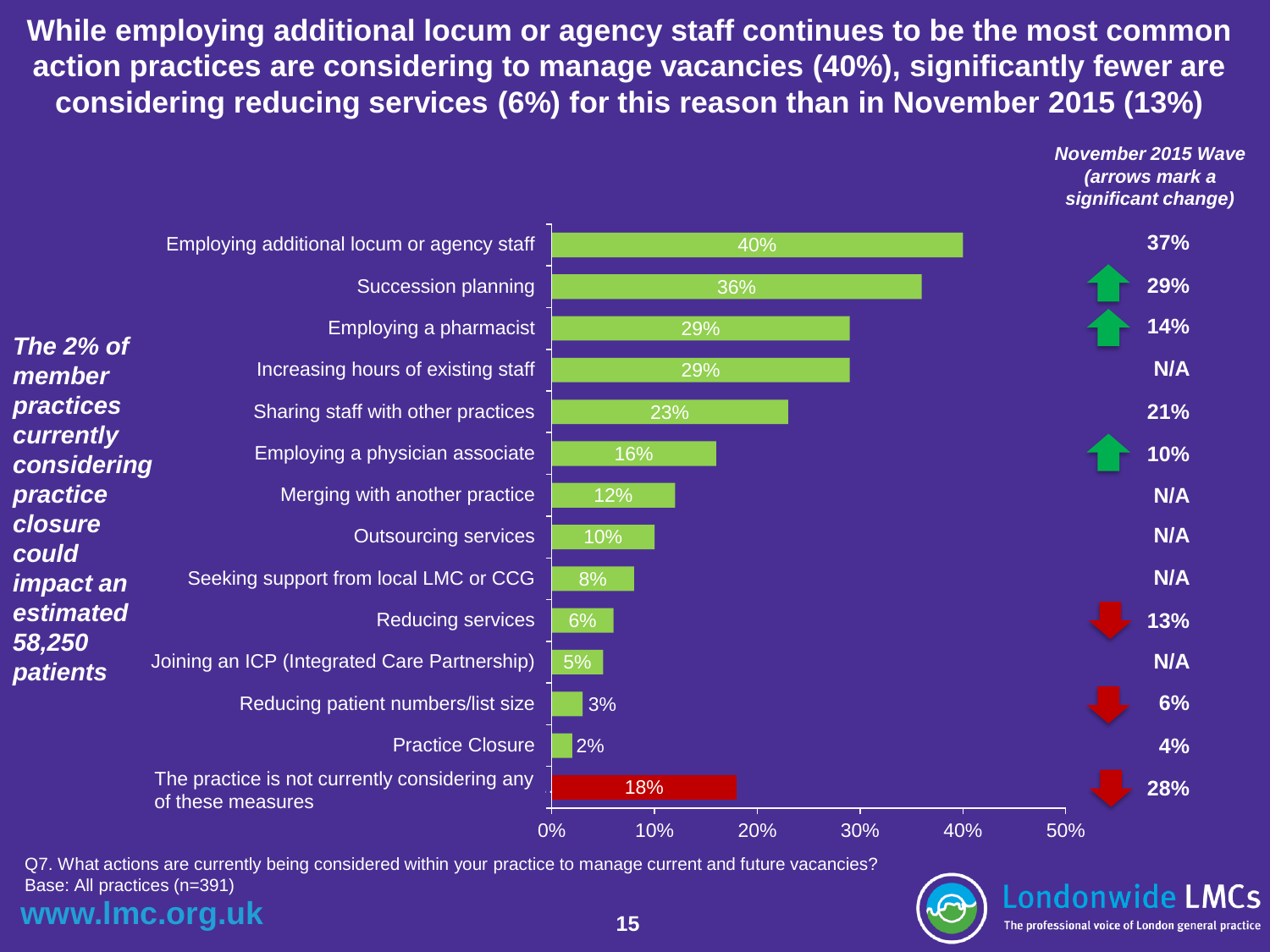## **The actions being considered by each practice to manage current and future vacancies vary by region**

#### $\blacksquare$  SW\*  $\blacksquare$  NE  $\blacksquare$  SE  $\blacksquare$  NW  $\blacksquare$  NC



**www.lmc.org.uk** Q7. What actions are currently being considered within your practice to manage current and future vacancies? Base: SE (n=87), SW (n=34\*), NC (n=81), NW (n=121), NE (n=70)

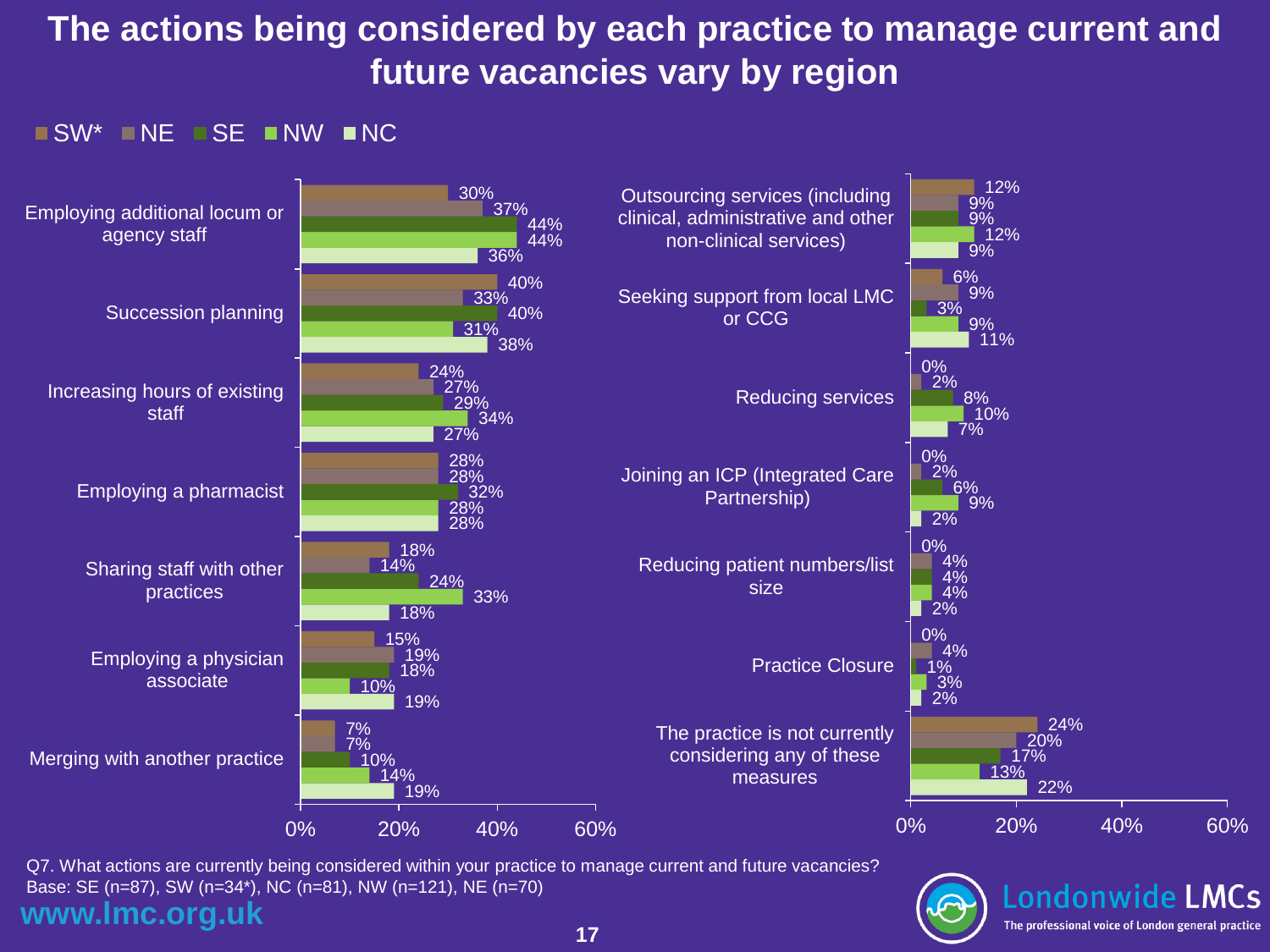**The proportion of practices that say they have GPs planning on retiring in the next three years has seen a significant decrease between November 2015 and June 2019 (44% vs. 38%, respectively)**



Q8a. Does the practice currently have any GPs planning on retiring in the next 3 years? Base: All practices Base: All practices in Wave 8 (n=391); all practices in Wave 1 (n=644)

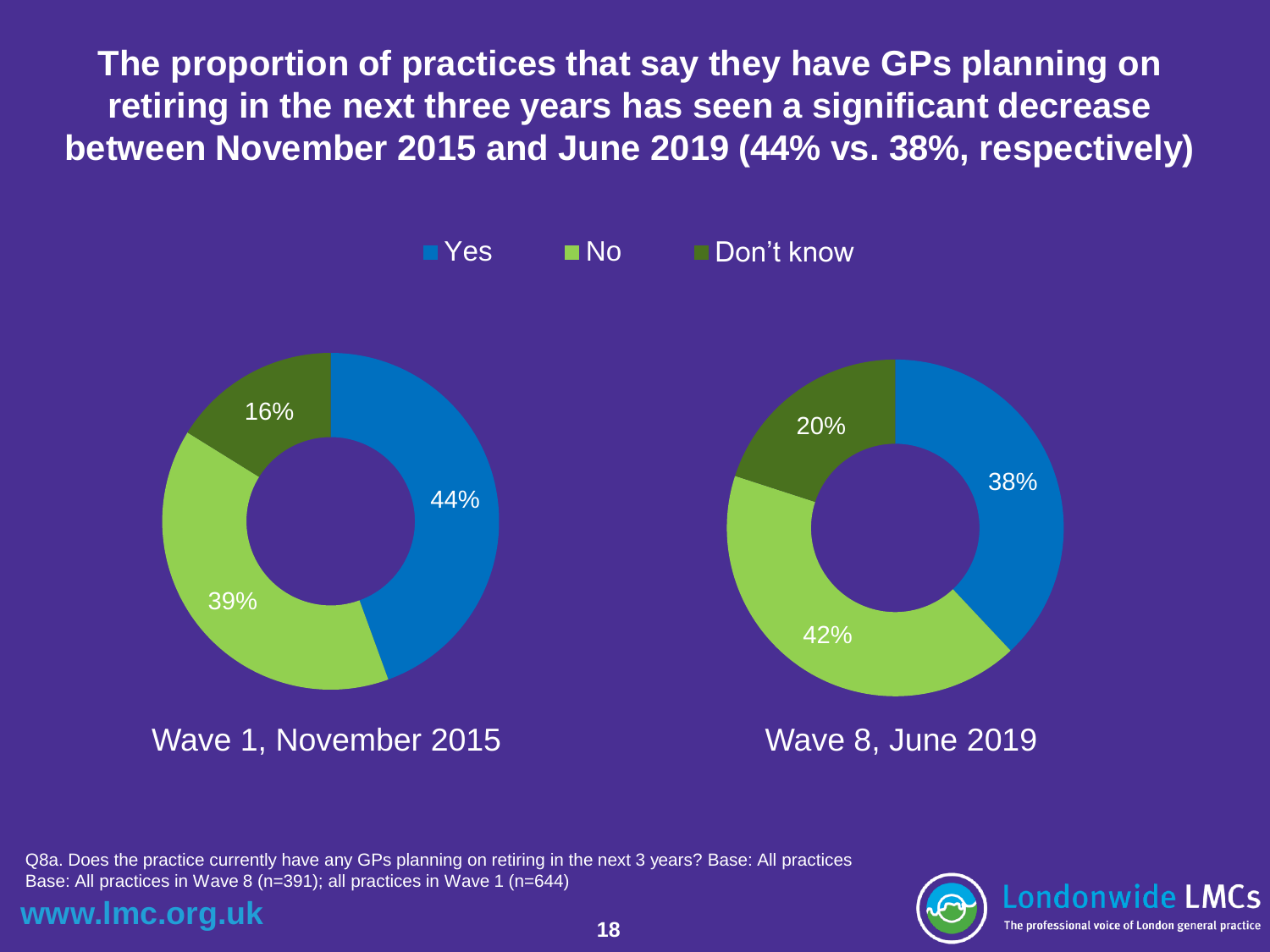**Practices with patient list sizes of 3,000-5,999 are least likely to say they have at least one GP planning on retiring in the next three years (31%), and practices with patient list sizes of 25,000+ are the most likely (57%\*\*)** 



 $\blacksquare$  Yes  $\blacksquare$  No  $\blacksquare$  Don't know

**www.lmc.org.uk** Q8a. Does the practice currently have any GPs planning on retiring in the next 3 years? Base: All practices in; SE (n=87), SW (n=34\*), NC (n=81), NW (n=121), NE (n=70); 1-2,999 (n=14\*), 3,000-5,999 (n=91), 6,000-9,999 (n=158), 10,000-14,999 (n=83), 15,000-24,999 (n=39\*), 25,000+ (n=7\*\*)

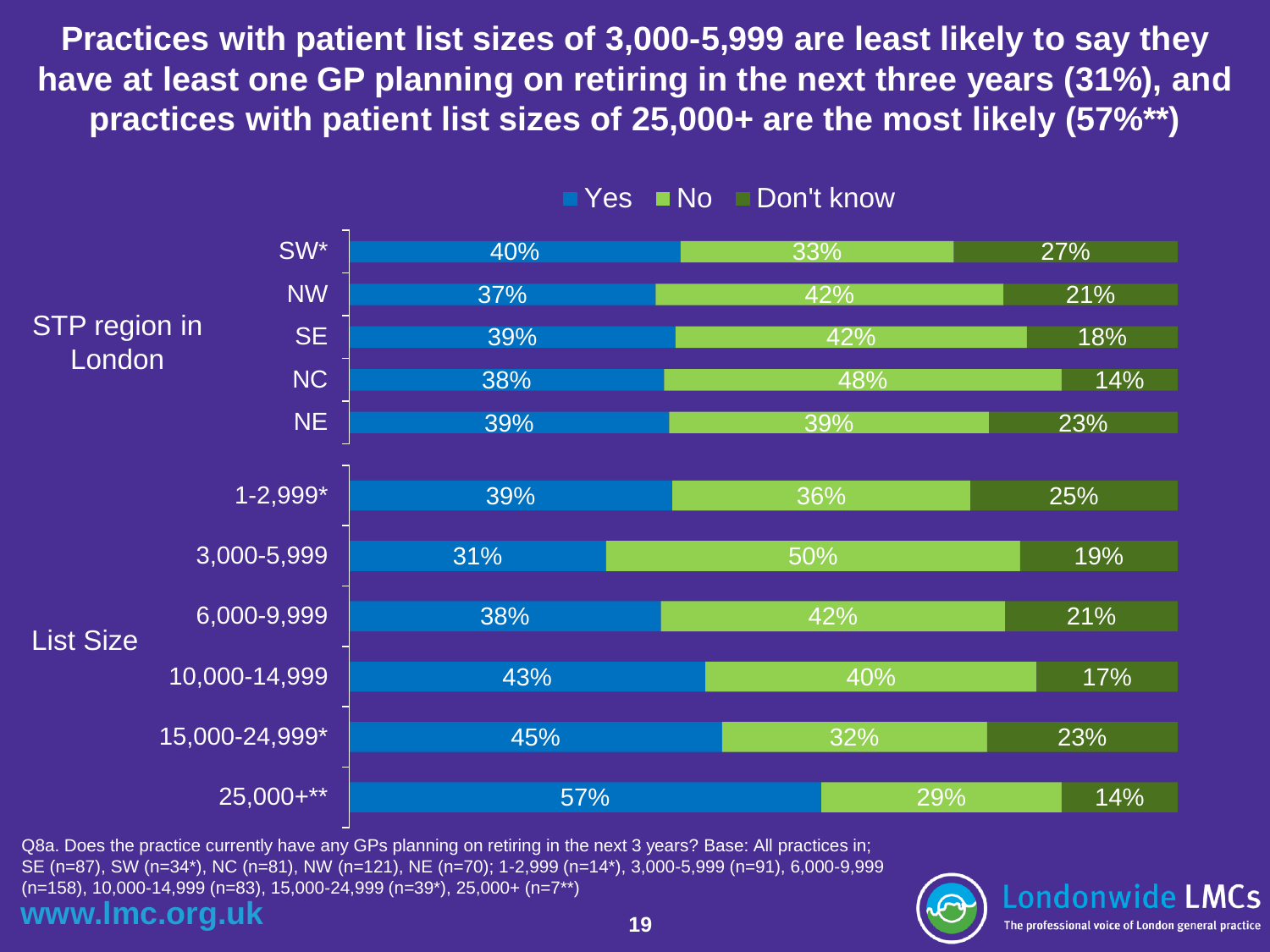**Three in five (60%) practices who say they have GPs planning to retire in the next three years say that they have a plan in place to replace them – consistent with 2015 (61%)**



Q8b. You said that the practice currently has GPs who are planning to retire within the next 3 years. Which of the following apply to the practice? Base: All practices who said they have GPs planning to retire in the next three years (n=150)

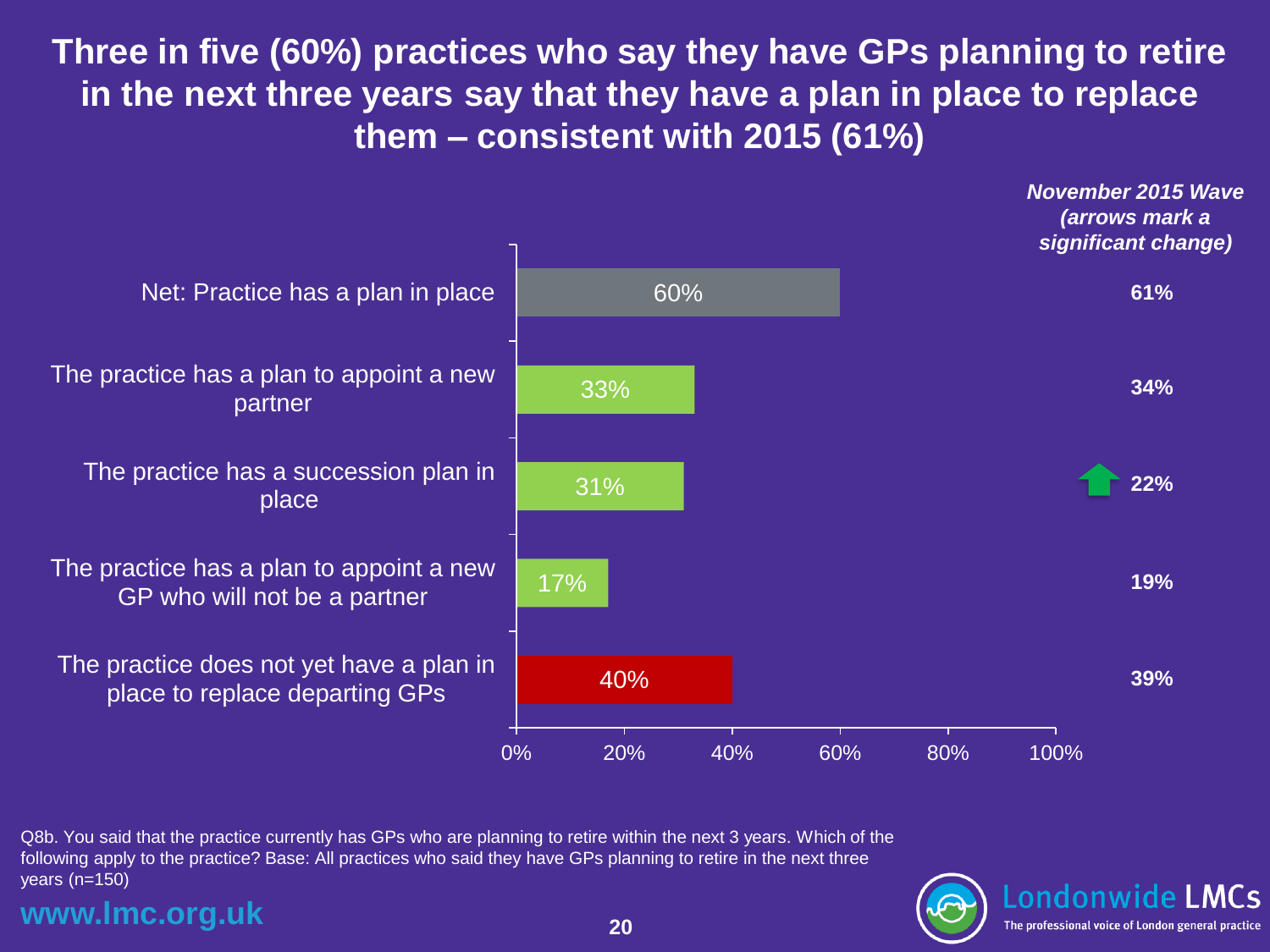## **Planning for GPs retiring in the next three years**



Q8b. You said that the practice currently has GPs who are planning to retire within the next 3 years. Which of the following apply to the practice? Base: All practices with GPs planning to retire in the next three years; SW (n=14\*), NW (n=45\*), NC (n=30\*), NE (n=27\*), SE (n=34\*)

#### **www.lmc.org.uk**

Londonwide LMCs The professional voice of London general practice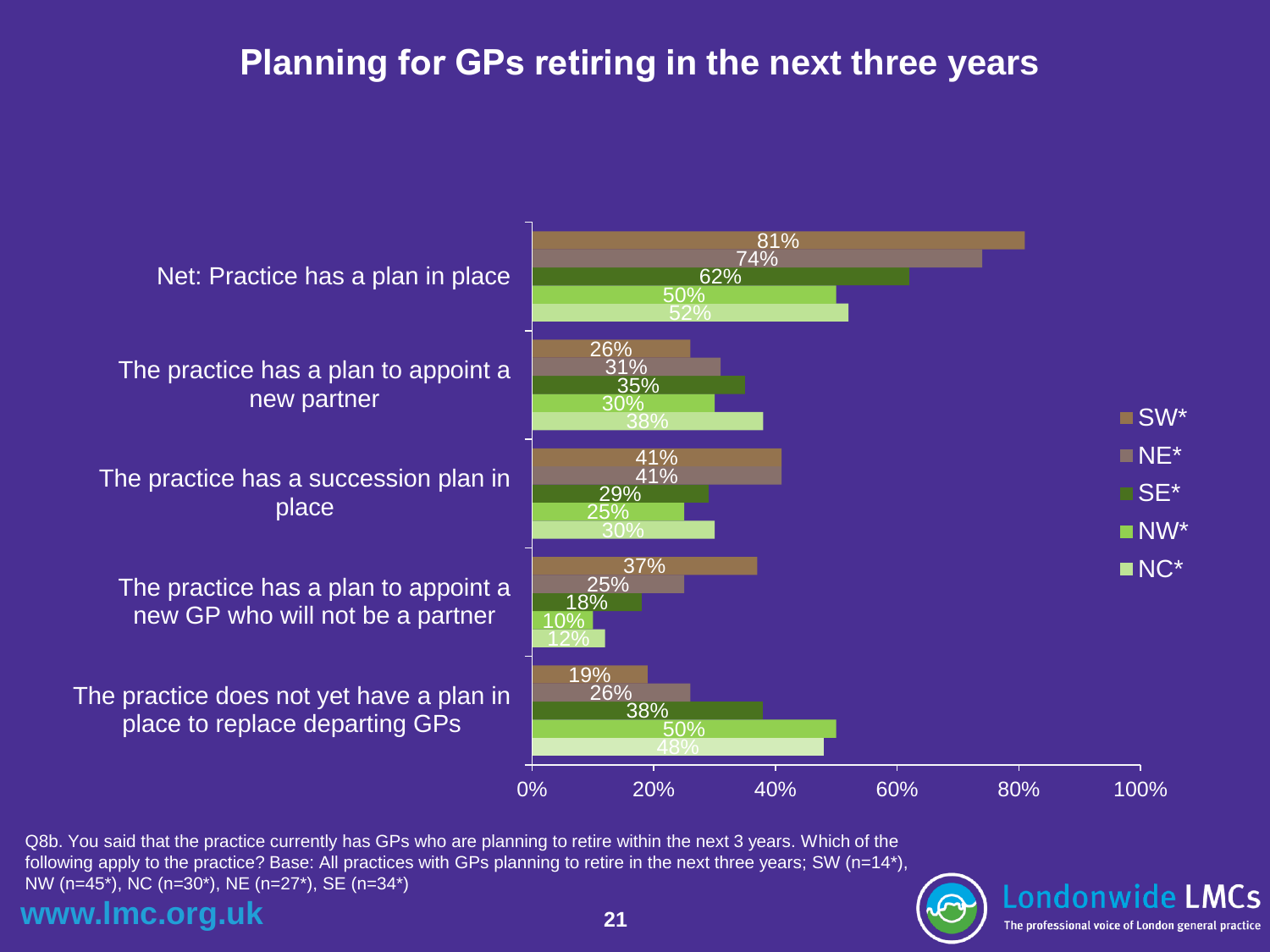**Four in five (82%) practices say they do not have plans to terminate their GP contracts in the next three years, and while just 1% say they have plans to do so, nearly one in ten (8%) say they wouldn't rule it out**



Q9a. Does the practice have plans to terminate its GP contract in the next three years? Base: All practices (n=391)

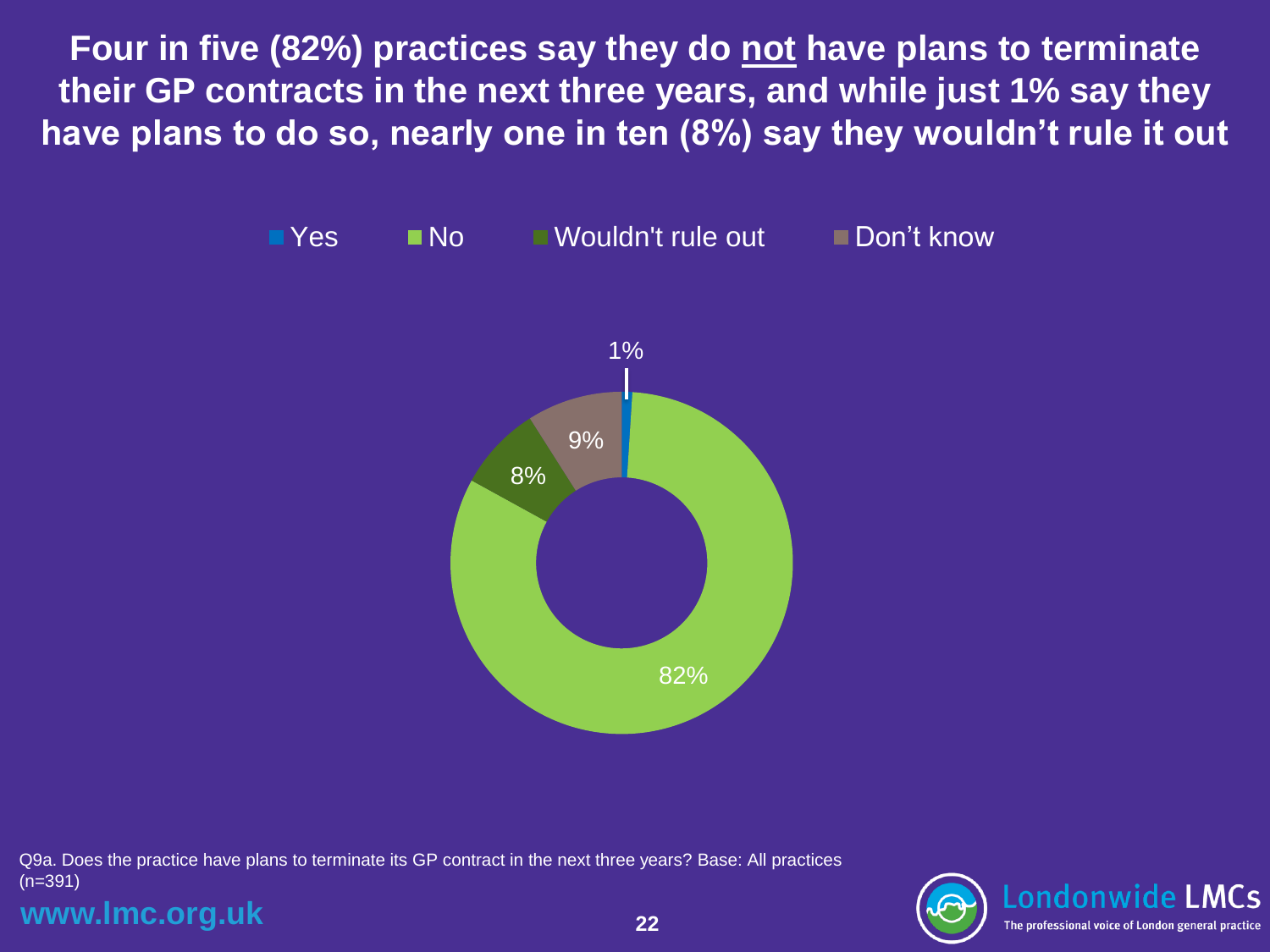**No practices in the North West, North East, or South West London report that they have plans to terminate their GP contract in the next three years, while 4% of North Central and 1% of South East practices say they have plans to do so**



**www.lmc.org.uk**

**23**

The professional voice of London general practice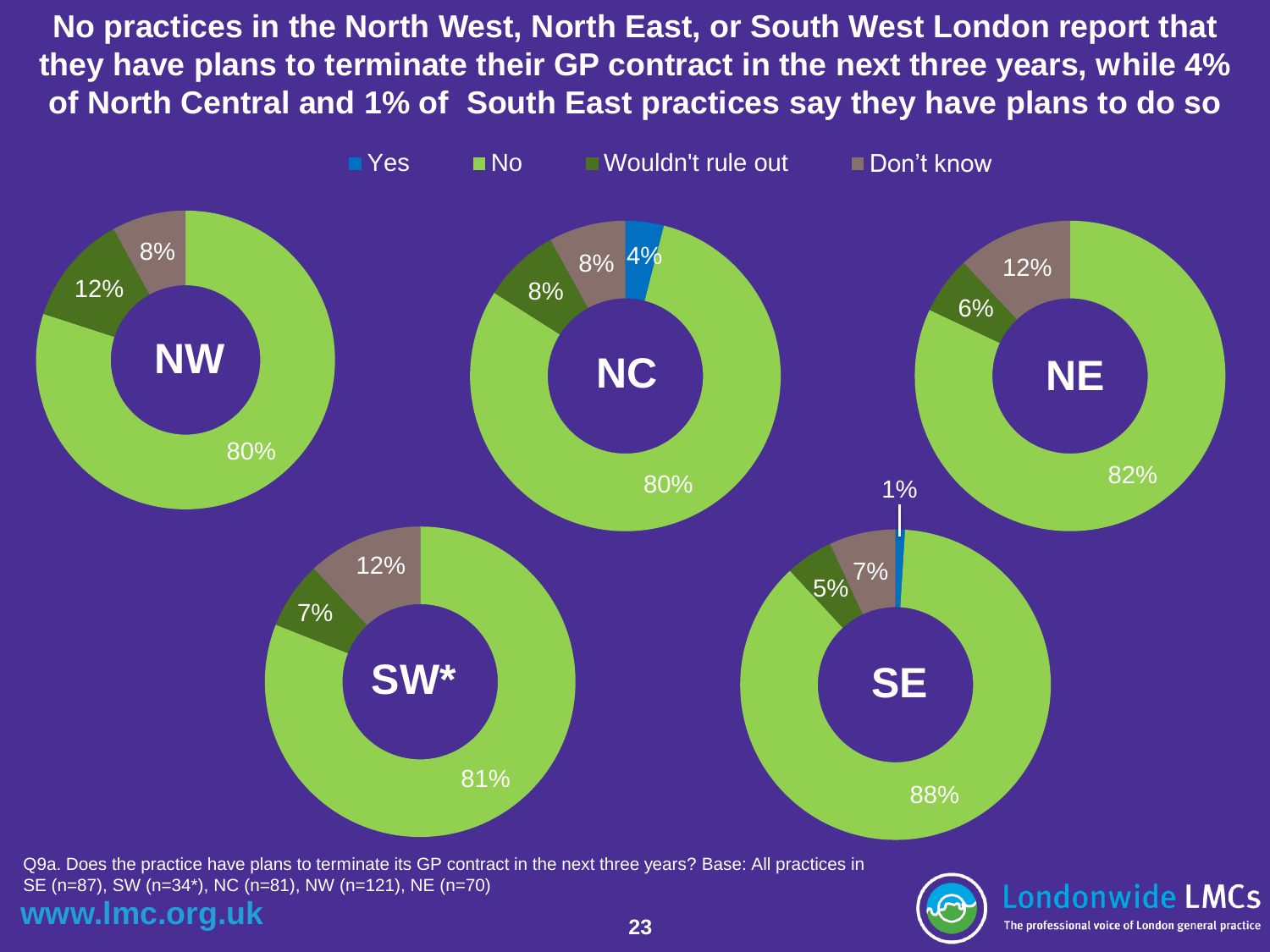## **Practices with list sizes of 3,000-5,999 (5%\*) are the most likely to have GPs retiring in the next three years and say they are terminating their GP contract in this time**

*Showing plans to terminate GP contracts amongst practices who have any GPs planning to retire within the next three years*



Q9a. Does the practice have plans to terminate its GP contract in the next three years? Base: All practices with GPs planning to retire in the next three years; SW (n=14\*), NW (n=45\*), NC (n=30\*), SE (n=34\*), NE (n=27\*), 1-2,999 (n=6\*\*), 3,000-5,999 (n=28\*), 6,000-9,999 (n=59), 10,000-14,999 (n=36\*), 15,000-24,999 (n=17\*), 25,000+ (n=4\*\*)